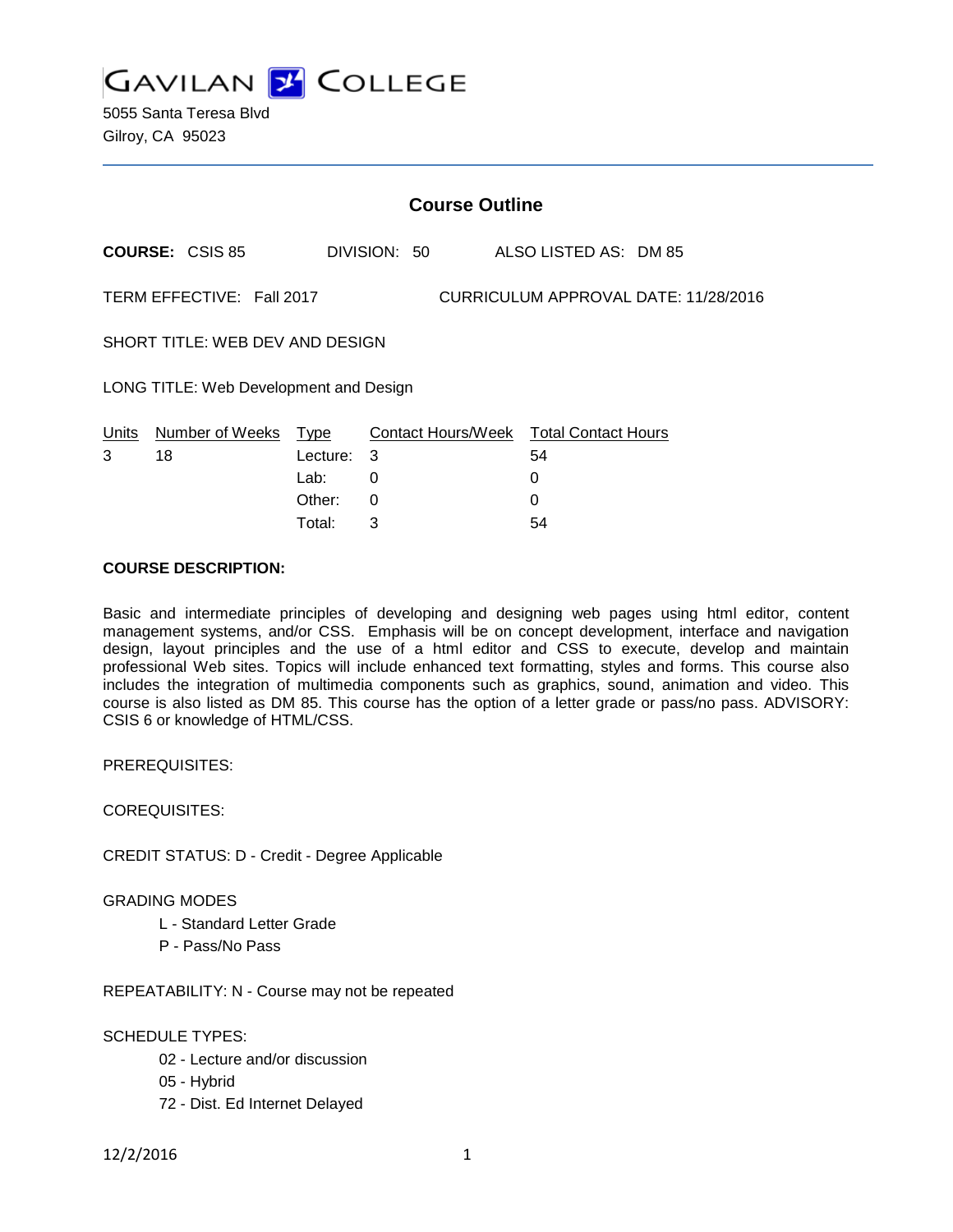# **STUDENT LEARNING OUTCOMES:**

Develop and design high-level web pages, using a html editor or content management systems, programming in HTML and CSS, utilizing good design principles and applying various techniques; working individually and in groups. PLO: 1 and ILO: 2,3,7,1

Measure of assessment: homework, projects, lab exercises

Year assessed, or planned year of assessment: 2017

Semester: Spring

2. Design and construct web pages/sites using universal design principles in accordance with section 508 and other applicable federal and state laws. PLO: 1 and ILO: 2,3,4,1,7

Measure of assessment: homework, projects, lab exercises

Year assessed, or planned year of assessment: 2017

Semester: Spring

3. Design a functional website that contains at least four pages that demonstrate the use of tables, lists, graphics, rollovers, and links. PLO:1 and ILO: 2,3,7

Measure of assessment: homework, final project, lab exercises

Year assessed, or planned year of assessment: 2017

Semester: Spring

4. Publish a well developed and designed website to a remote host to provide users with a quality experience. PLO: 1 and ILO: 2,3,4,1,7

Measure of assessment: homework, final project, lab exercises

Year assessed, or planned year of assessment: 2017

Semester: Spring

#### **CONTENT, STUDENT PERFORMANCE OBJECTIVES, OUT-OF-CLASS ASSIGNMENTS**

Curriculum Approval Date: 11/28/2016

(8 Hours) Content: Overview and history of the web. Review of HTML/CSS and web browsers. Designing web pages for accessibility and easy use. Basics of web pages. Accessing web sites and determining the quality of their design.

Student Performance Objectives: Discuss the various tools used in website construction. Discuss the history of the web. Demonstrate the basics of HTML/CSS. Explain the basics of CSS. Demonstrate how to create external/internal style sheets. Demonstrate knowledge of publishing a site.

(8 hours) Content: Research and Process. Strategic planning; defining purpose, goals, target audience, tactics, and success indicators. Design thinking; inspiration, ideation and implementation. Defining scope. Developing content strategy. Using analytics as a tool for decision making. Assembling web development team. Creating implementation team. Choosing a project management method. Assessing sites.

Student Performance Objectives: Articulate key message. Develop personas, content structure, and voice tone and editorial guidance. Conduct surveys and interviews. Use focus groups and field studies to develop content and solve problems. Conduct A/B testing. Develop a plan for methods of assessment.

(4 hours) Content: Information Architecture. Organizing site content into site taxonomies and hierarchy. Creating controlled vocabularies for major categories of content. Communicating conceptual overviews and overall content and site organization to team/clients. Setting standards and specifications for the handling of content. Designing and implementing search engine optimization standards and strategies.

Student Performance Objectives: Identify major content elements. Choose a site structure (hierarchy). Discuss the purpose of a content outline; relations and priorities.

(8 hours) Content: Site Structure. Site defining, file organization and naming conventions. Using HTML, semantic markup. Basics of content management systems. Structuring the document. Establishing a work flow. Building a solid structure. Understanding search.

Student Performance Objectives: Define a site; add folders and files. Demonstrate how to use a content management system to construct simple web pages. Demonstrate workflow. Apply universal design principles to site with learn-ability, ease of orientation, efficiency, accessibility, and error free. Apply user centered design present. Create a site with appropriate keywords and key phrases.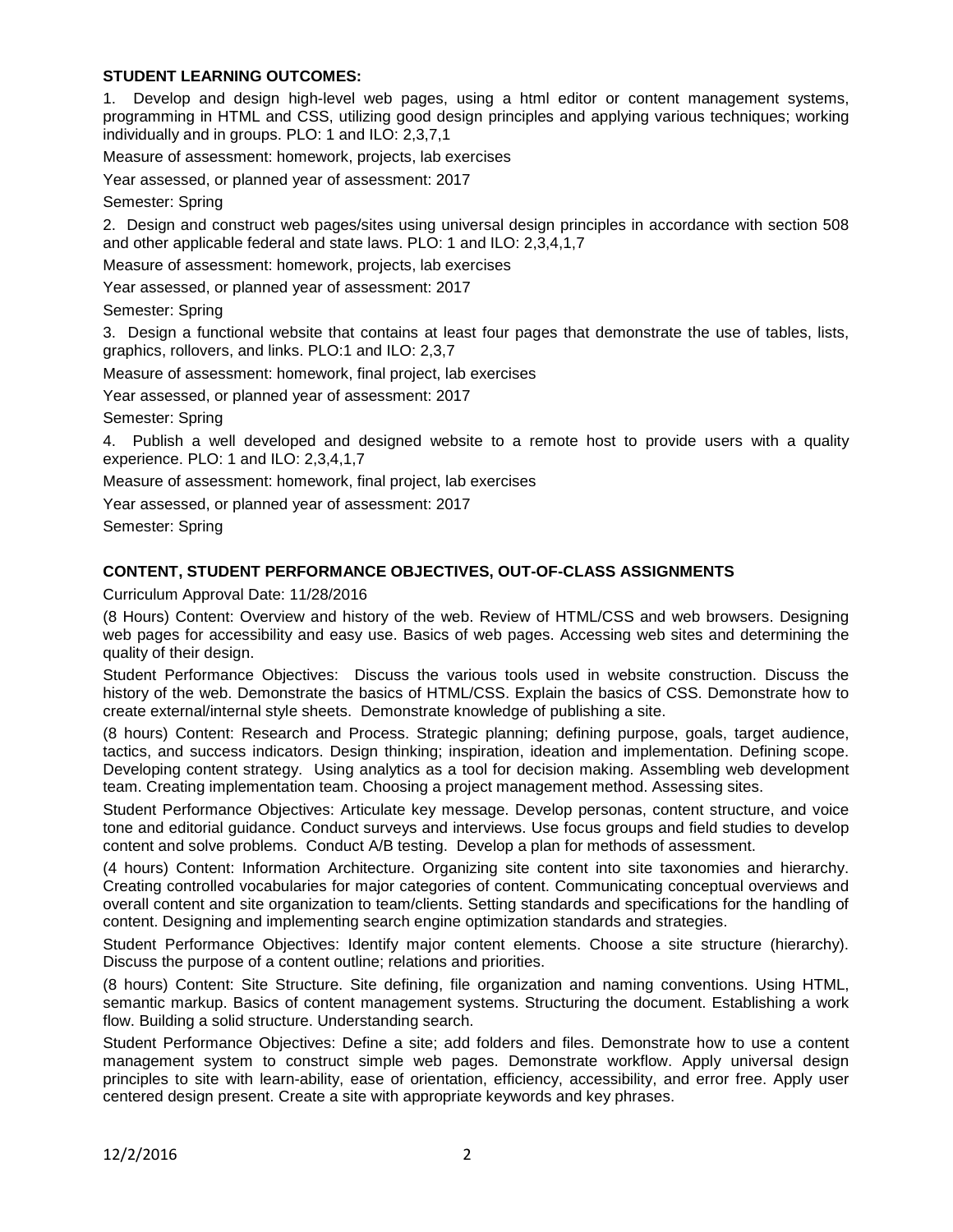(8 hours) Content: Page Structure. Discussing responsive design. Pairing responsive design and mobile first design. Structuring a page using CSS; cascade hierarchy, media style sheets and responsive CSS styling. Optimizing a page for fast delivery. Designing around the fold. Using ID and class selectors. Discussing interface design principles and efficient site navigation. Designing the mobile interface design. Interactive scripting.

Student Performance Objectives: Create a properly structured HTML document conveying meaning and structure. Demonstrate how to set-up an external style sheet and apply its use in multiple web pages. Demonstrate cascade hierarchy. Discuss and demonstrate how to use media queries. Discuss when to use an ID and when to use a class. Demonstrate how to use internal CSS, types and uses of links. Utilize e-mail links. Utilize named anchors and image maps. Create site navigation. Discuss proper HTML structure.

(4 hours) Content: Tables and forms. Using tables for data; structure, style, design. Using images and page layout with tables. Using forms and collecting the data. Designing forms for easy use. Setting up text, text area and password input. Setting up radio and check-boxes. Setting up selector lists.

Student Performance Objectives: Create an example of a purposeful well designed table. Provide interactive components; buttons, menus, inputs. Examine form use on the web and analyze it for good and bad design. Set-up a form with text input, radio and check-boxes.

(6 hours) Content: Images. Understanding image file formats. Developing web imaging strategies. Using web images. Providing alternatives for images. Optimizing images for screen.

Student Performance Objectives: Demonstrate basic multimedia production techniques such as graphics conversions to GIF, JPEG, and PNG, animation and sound files. Utilize image maps. Discuss and demonstrate new uses of images and background. Review various websites and critique their design technique.

(6 Hours) Content: Typography on the web. Defining the characteristics of web typography. Discussing the elements of typographic design. Choosing typefaces. Specifying operating system typefaces. Using web based fonts.

Student Performance Objectives: Describe the fundamentals of web typography. Explain when to use HTML text and when to make text part of an image. Demonstrate how to style pages using CSS font properties.

#### **METHODS OF INSTRUCTION:**

Lecture/Demonstration/Guided Practice

# **METHODS OF EVALUATION:**

Writing assignments

Percent of total grade: 10.00 %

Written Homework. If this is a degree applicable course, but substantial writing assignments are not appropriate, indicate reason: Course primarily involves skill demonstration or problem solving

Problem-solving assignments

Percent of total grade: 40.00 %

Homework Problems Quizzes

Skill demonstrations

Percent of total grade: 40.00 %

Performance Exams

Objective examinations

Percent of total grade: 10.00 %

Multiple Choice, True/False, Matching Item, Completion

**OUT OF CLASS ASSIGNMENTS:**

Required Outside Hours: 16

Assignment Description: Read appropriate textbook chapter(s). Use the web to look up standards for HTML versions. Take a quiz on the history of the web, basics of a web page, definitions associated with HTML and CSS.

Required Outside Hours: 16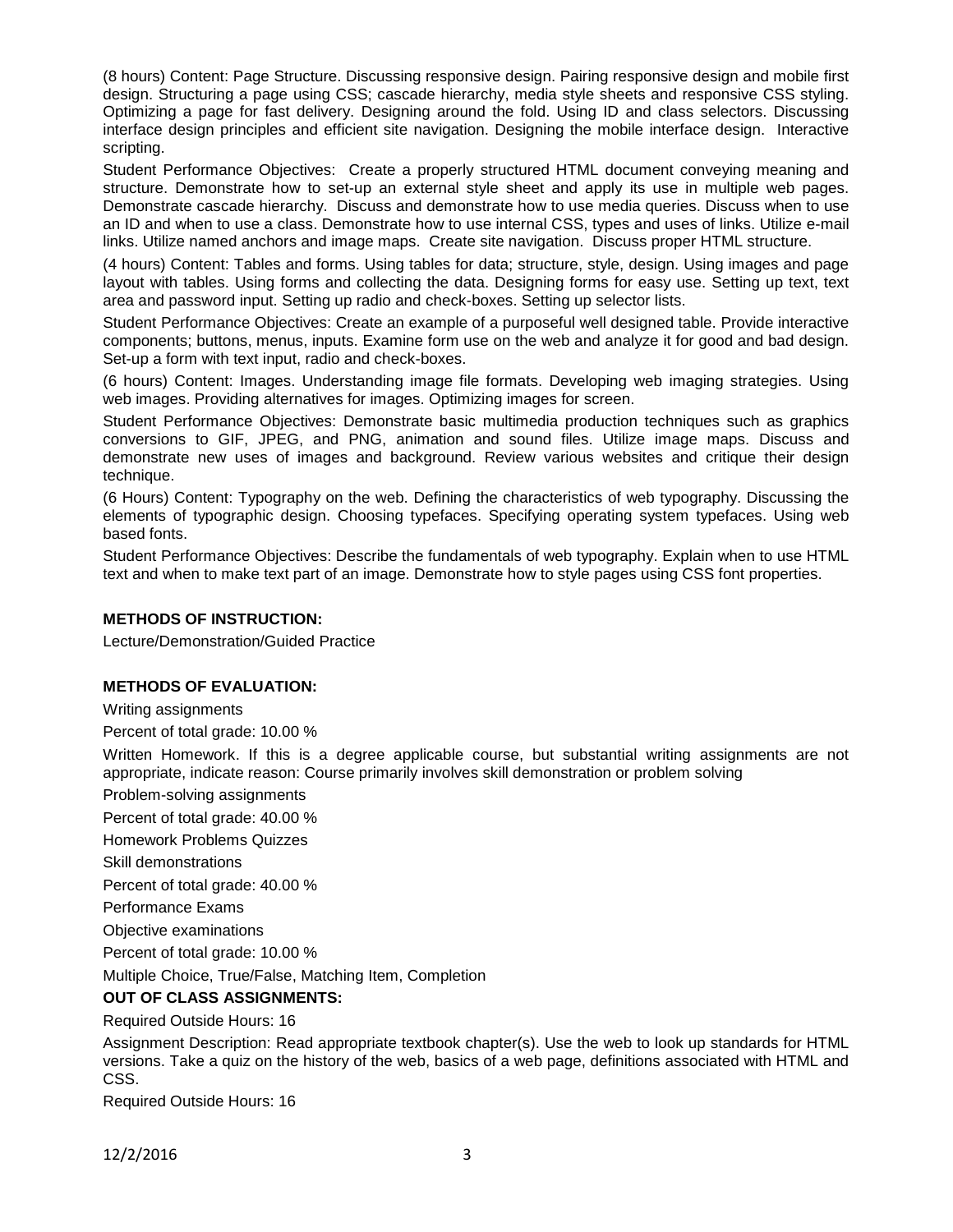Assignment Description: Read appropriate textbook chapter(s). Compare various web sites to determine what makes a site user-friendly and easy to navigate. Look up websites, determine the quality of the design and complete written evaluations. Create a project management plan.

Required Outside Hours: 8

Assignment Description: Read appropriate textbook chapter(s). Create an inventory of pages; properties and purpose. Build a controlled vocabulary document. Develop wire frames.

Required Outside Hours: 16

Assignment Description: Read appropriate textbook chapter(s). Conduct research and create a site map to determine the structure. Develop simple web pages using content management systems. Apply appropriate keywords and key phrases to a webpage.

Required Outside Hours: 16

Assignment Description: Read appropriate textbook chapter(s). Create an HTML document conveying meaning and structure. Expand the use of links for files, e-mail and image maps. Use the HTML source window and editors to modify code. Use CSS to modify individual units of a webpage. Use CSS to modify HTML, tags and groups of tags. Set-up an external style sheet that can be used in multiple web pages.

Required Outside Hours: 8

Assignment Description: Read appropriate textbook chapter(s). Set-up a page using simple tables. Add modification of tables using borders, colors and images. Look at form use on the web for good and bad designs. Set-up text input such as text, text area and passwords. Design a web page using multiple radio and checkbox sets. Set-up a select list.

Required Outside Hours: 12

Assignment Description: Read appropriate textbook chapter(s). Insert images using alt tags in a website. Add formatting and positioning of images.

Required Outside Hours: 12

Assignment Description: Read appropriate textbook chapter(s). Research fonts. Develop font palette for web site style guide.

# **REPRESENTATIVE TEXTBOOKS:**

Required Representative Textbooks

Patrick J. Lynch and Sarah Horton. Web Style Guide 4th Edition. New Haven, CT: Yale University Press,2016.

ISBN: 9780300211658

Reading Level of Text, Grade: 12 Verified by: MS Word

Recommended Other Texts and Materials

HTML and CSS: Design and Build Websites by Jon Duckett; Publisher: John Wiley & Sons, Inc.; Indianapolis, IN

# **ARTICULATION and CERTIFICATE INFORMATION**

Associate Degree: GAV C1, effective 200630 CSU GE: IGETC: CSU TRANSFER: Transferable CSU, effective 200630 UC TRANSFER: Not Transferable

# **SUPPLEMENTAL DATA:**

Basic Skills: N Classification: Y 12/2/2016 4